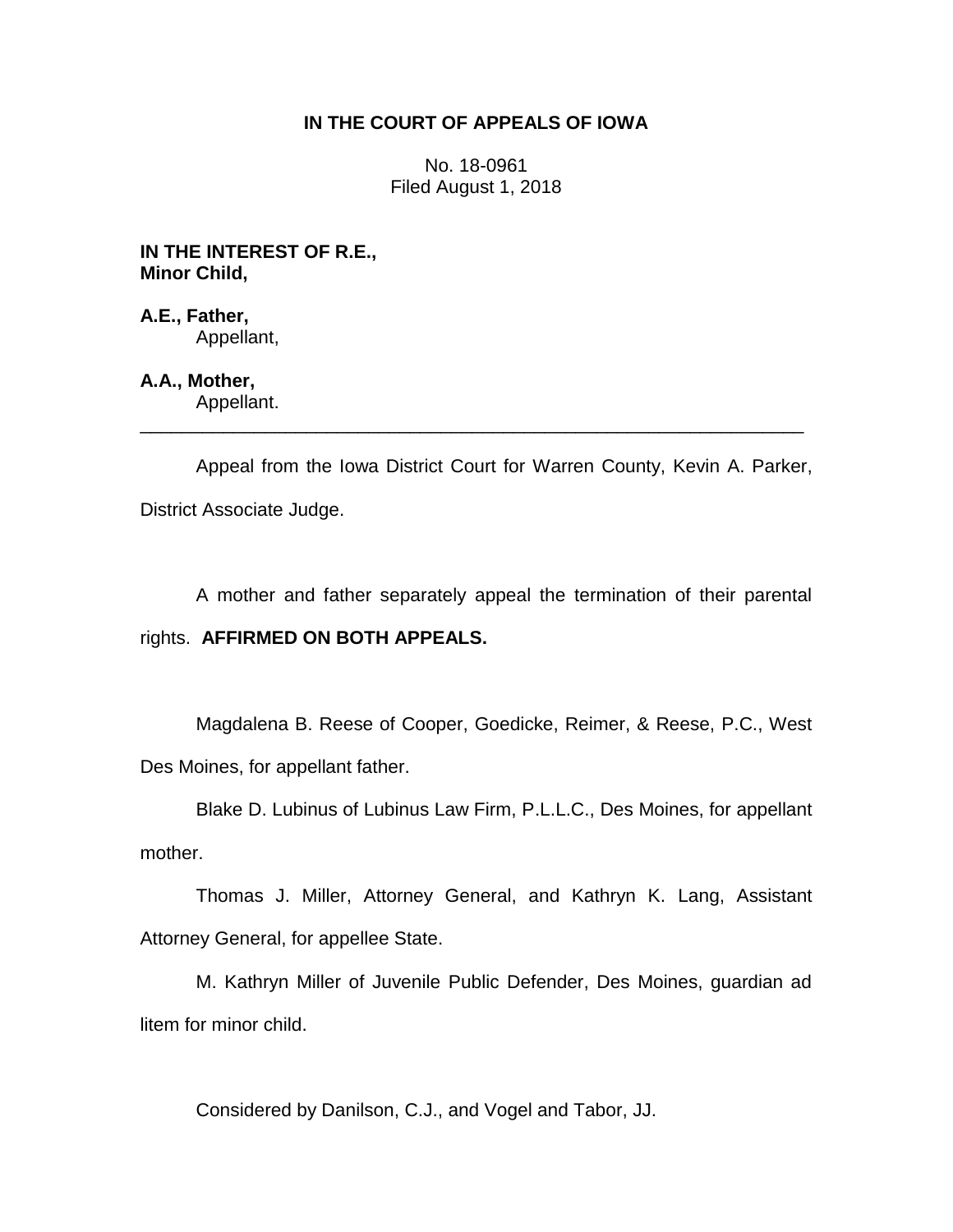### **VOGEL, Judge.**

 $\overline{a}$ 

A mother and father separately appeal the termination of their parental rights.

#### **I. Background Facts and Proceedings**

The family came to the attention of the Iowa Department of Human Services (DHS) in August 2017 after R.E. was born in Mason City and tested positive for the presence of amphetamines and methamphetamine in his system. The mother, A.A., also tested positive for amphetamines. An ex-parte removal order was granted on August 7, 2017, due to further concerns of substance abuse, a history of DHS involvement, <sup>1</sup> and concerns the mother and father would flee Iowa. After giving birth, the mother indicated she had previously lived in Iowa, but she and the father, A.E., had moved to Missouri and they were travelling to Minnesota when she went into labor. After R.E.'s removal, he was placed in family foster care where he remained throughout these proceedings.

On September 13, 2017, R.E. was adjudicated a child in need of assistance  $(CINA)$  pursuant to lowa code section  $232.2(6)(c)(2)$ , (n), and (o)  $(2017)$ . Following the CINA adjudication, the mother did not make herself available to the DHS for services. She attended court hearings but did not contact the DHS for other services, including to set up visitations. In addition, following the adjudication, she was arrested twice. As to the father, the DHS attempted to collect a DNA sample pursuant to an October 23, 2017 court order to establish paternity when he was incarcerated; however, the father was released from jail on bond and did not

<sup>&</sup>lt;sup>1</sup> The mother's parental rights to her four older children were previously terminated. The father's previous DHS involvement resulted in his children being returned to his care.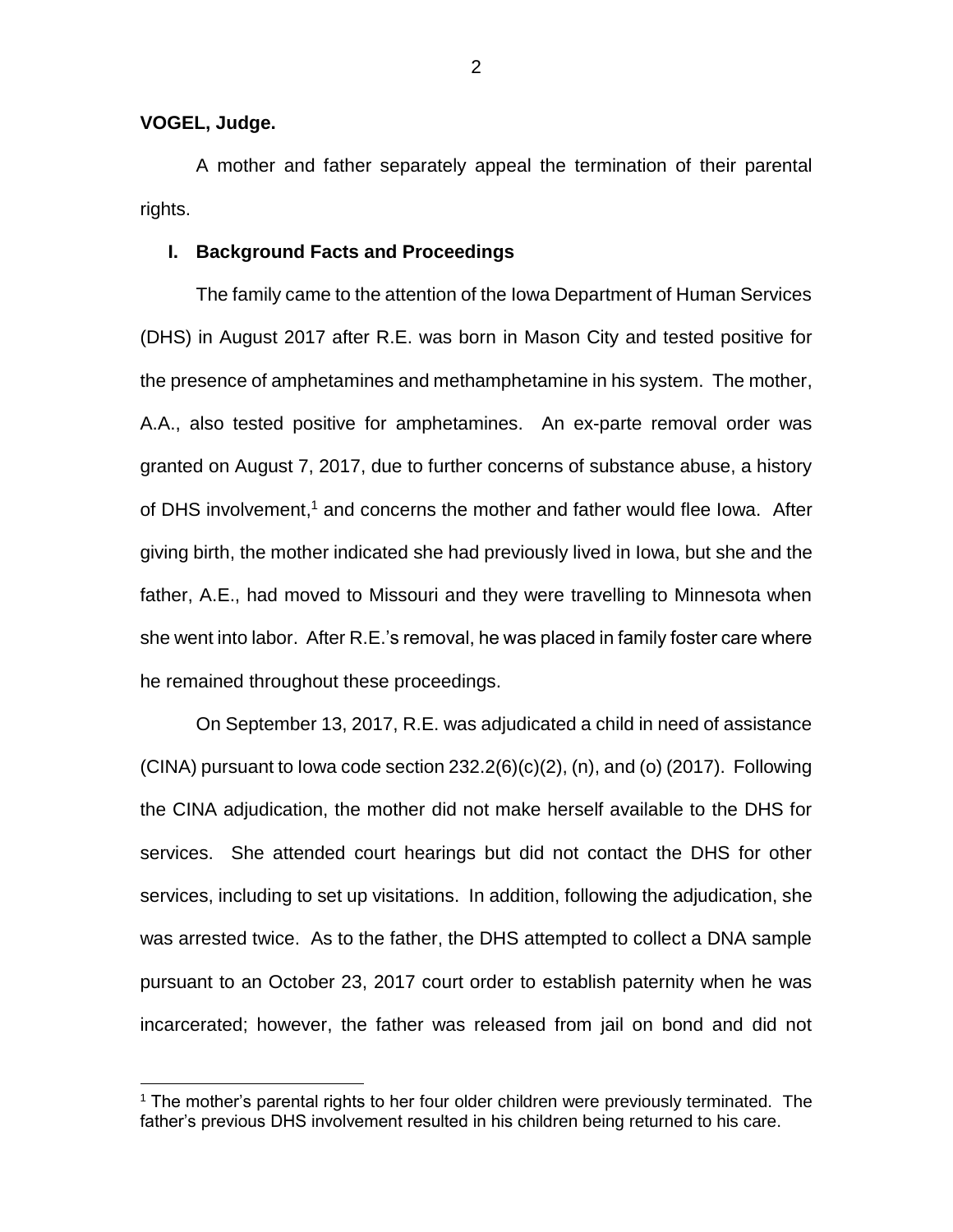provide a sample.<sup>2</sup> The father has also not made himself available for services, including substance-abuse and mental-health evaluations, and the father has not set up or attended visitations and has not attended court hearings.

The State petitioned to terminate the parental rights of the mother and father on January 12, 2018. A contested hearing was held on February 27, 2018, after which the district court terminated the parents' parental rights to R.E. under Iowa Code section 232.116(1)(b), (e), $3$  (g), and (h).

The mother and father appeal.

## **II. Standard of Review**

We conduct a de novo review of jurisdictional issues raised under Iowa Code chapter 598B. *See In re Guardianship of Deal–Burch*, 759 N.W.2d 341, 343 (Iowa Ct. App. 2008). We review termination proceedings de novo, giving weight to, but not being bound by, the district court's fact findings. *In re M.W.*, 876 N.W.2d 212, 219 (Iowa 2016). There must be clear and convincing evidence of the statutory grounds for termination. *Id*.

## **III. Jurisdiction**

 $\overline{a}$ 

The mother asserts the district court did not have jurisdiction over the CINA proceeding and termination because she and the father lived in Missouri prior to her giving birth to R.E. in Iowa and were only driving through Iowa when she went into labor.

 $2$  The father provided a DNA sample after the termination hearing. The district court left the record open to receive the test results, which indicated A.E. is R.E.'s biological father. In its termination order, the court found A.E. is R.E.'s biological father.

 $3$  The district court cited paragraph (c) as a ground for termination, however the State's original petition recommended termination under paragraph (e) and the parents' individual petitions argue against termination under paragraph (e), not (c).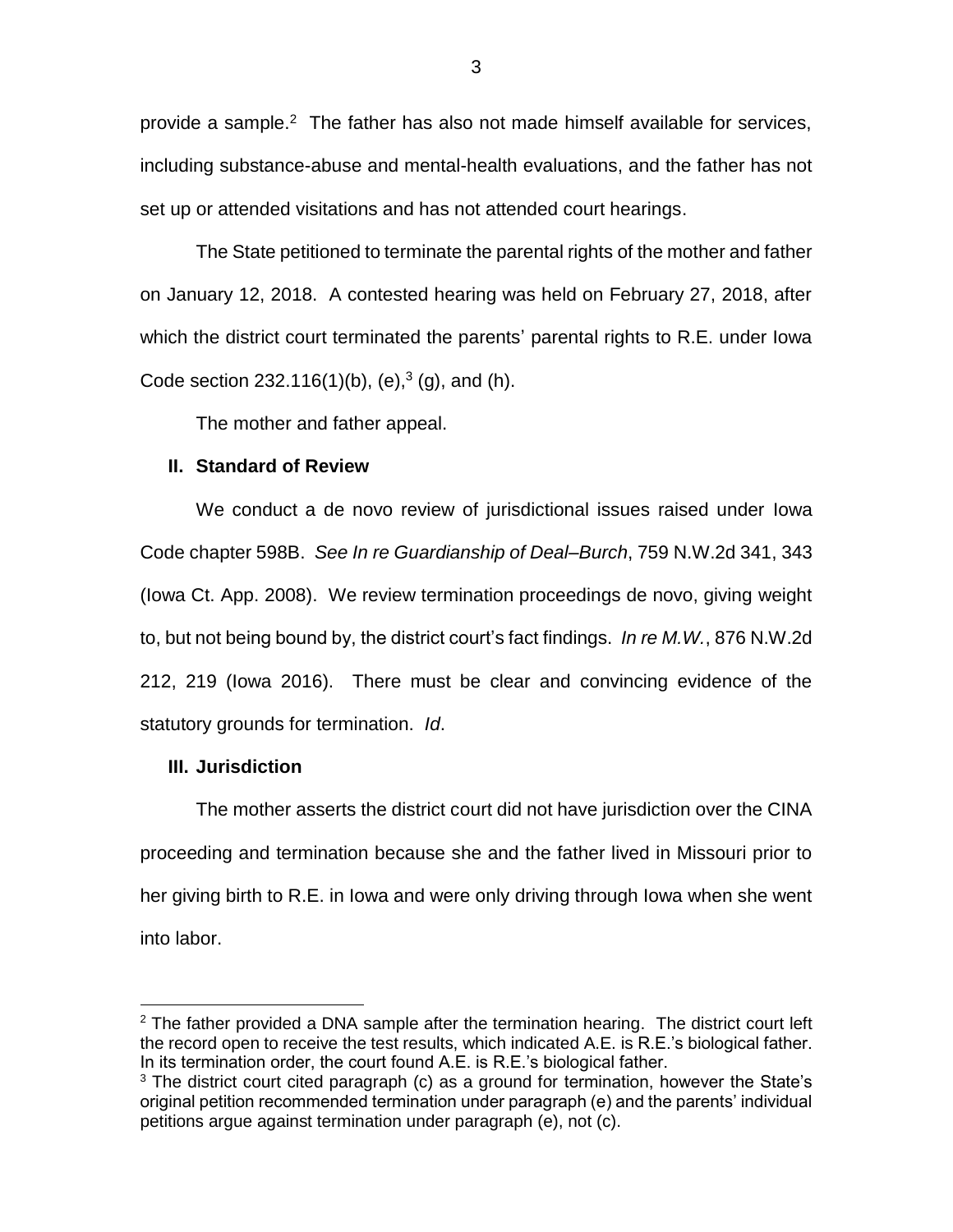Iowa courts have temporary emergency jurisdiction "if the child is present in this state and the child has been abandoned or it is necessary in an emergency to protect the child because the child, or a sibling or parent of the child, is subjected to or threatened with mistreatment or abuse." Iowa Code § 598B.204(1). Here, R.E. was born and tested positive for amphetamines and methamphetamine while in Iowa. It is clear Iowa had temporary emergency jurisdiction. *See id*.; *In re E.D.*, 812 N.W.2d 712, 716–17 (Iowa Ct. App. 2012). "A custody determination made under the court's temporary emergency jurisdiction is a temporary order." *In re J.M.*, 832 N.W.2d 713, 720 (Iowa Ct. App. 2013) (citing Uniform Child Custody Jurisdiction and Enforcement Act (1997) § 204 cmt. (setting forth the official comments to the temporary emergency jurisdiction section of the UCCJEA)). Future CINA or termination orders cannot be based on only temporary emergency jurisdiction. *Id*.

A court has jurisdiction to make an initial child custody determination if "[t]his state is the home state of the child on the date of the commencement of the proceeding, or was the home state of the child within six months before the commencement of the proceeding." *See* Iowa Code § 598B.201(1)(a). "Home state" is defined as "the state in which the child lived from birth with [a parent or person acting as a parent]." *Id*. § 598B.102(7). A "person acting as a parent" includes a person who "has physical custody of the child" and "has been awarded legal custody by a court or claims a right to legal custody under the law of this state." *Id*. § 598B.102(13). Here, R.E. was born in Iowa and was placed in the custody of the DHS after being immediately removed from the parents' custody. R.E. has lived in Iowa, in foster care, since the removal and has not resided in any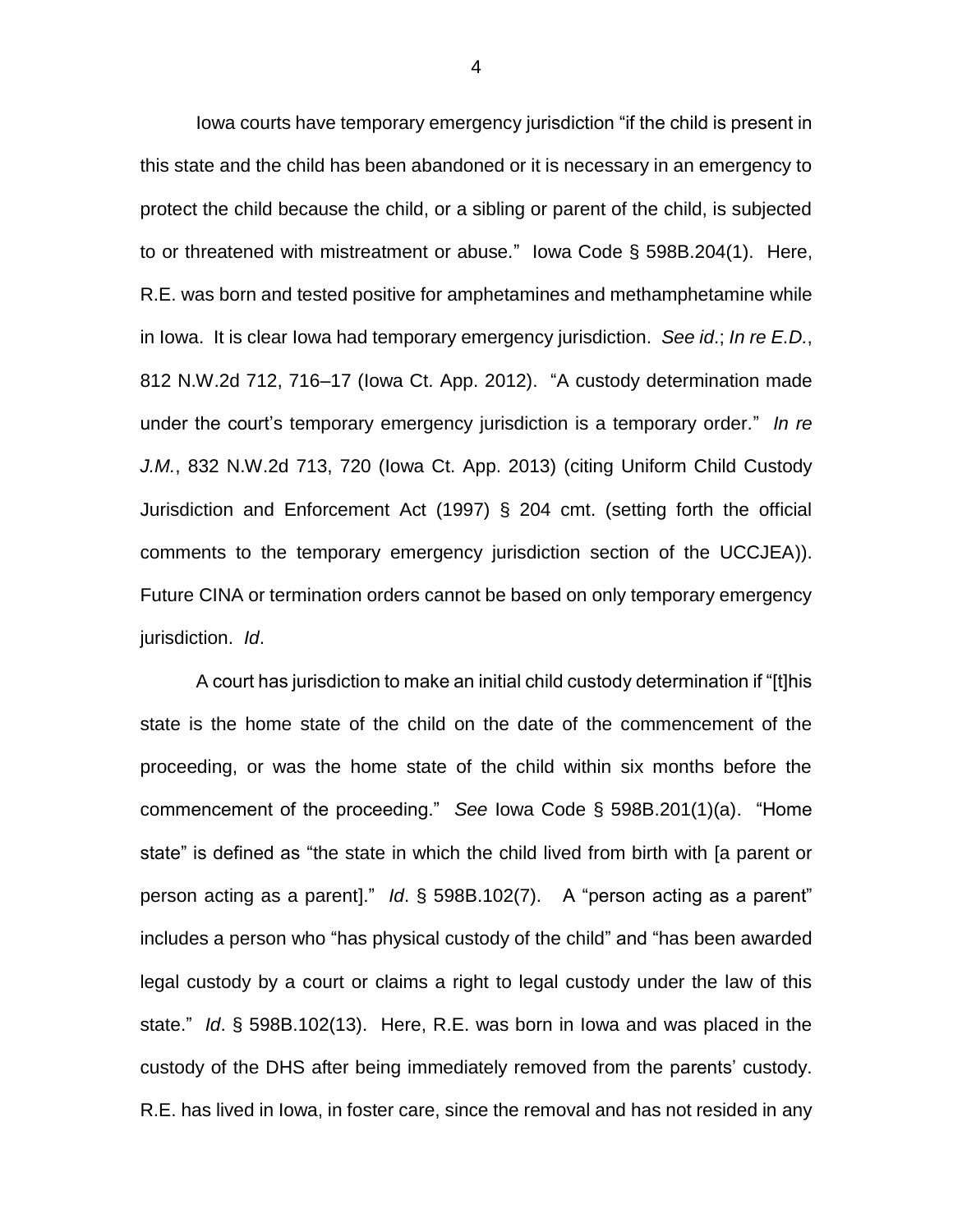another state. The district court found in the temporary removal order that "[the mother] has made comments to hospital staff about moving to Minnesota or Missouri with [R.E.]." The August 16 removal order states, "[T]he Court denies mother's motion to move jurisdiction to Missouri." Numerous reports and filings in the CINA file list an Indianola address for the mother. The October 4 DHS case plan states, "[I]t is unknown to the Department where [the mother] is residing at this time. In the past she has indicated she has been staying in Kirksville, MO at an extended stay motel and with [the father's] mother in Carlisle, IA." None of the records included in this appeal show the mother had established a Missouri residence. Accordingly, we conclude Iowa is R.E.'s "home state" under chapter 598B and the district court had jurisdiction over subsequent proceedings.

#### **IV. Statutory Grounds**

The mother and father both assert the State failed to prove the statutory grounds for termination by clear and convincing evidence under Iowa Code section 232.116(1)(b), (e), (g), and (h). "When the juvenile court terminates parental rights on more than one statutory ground, we may affirm the juvenile court's order on any ground we find supported by the record." *In re A.B.*, 815 N.W.2d 765, 774 (Iowa 2012). Accordingly, we will proceed under paragraph (h) as to both parents.

Under section 232.116(1)(h), the court may terminate parental rights if it finds the State has proved by clear and convincing evidence the child (1) is three years of age or younger; (2) has been adjudicated CINA; (3) has been removed from the physical custody of the parent for the last six consecutive months and any trial period at home has been less than thirty days; and (4) cannot be returned to the parent's custody at the time of the termination hearing. The only question is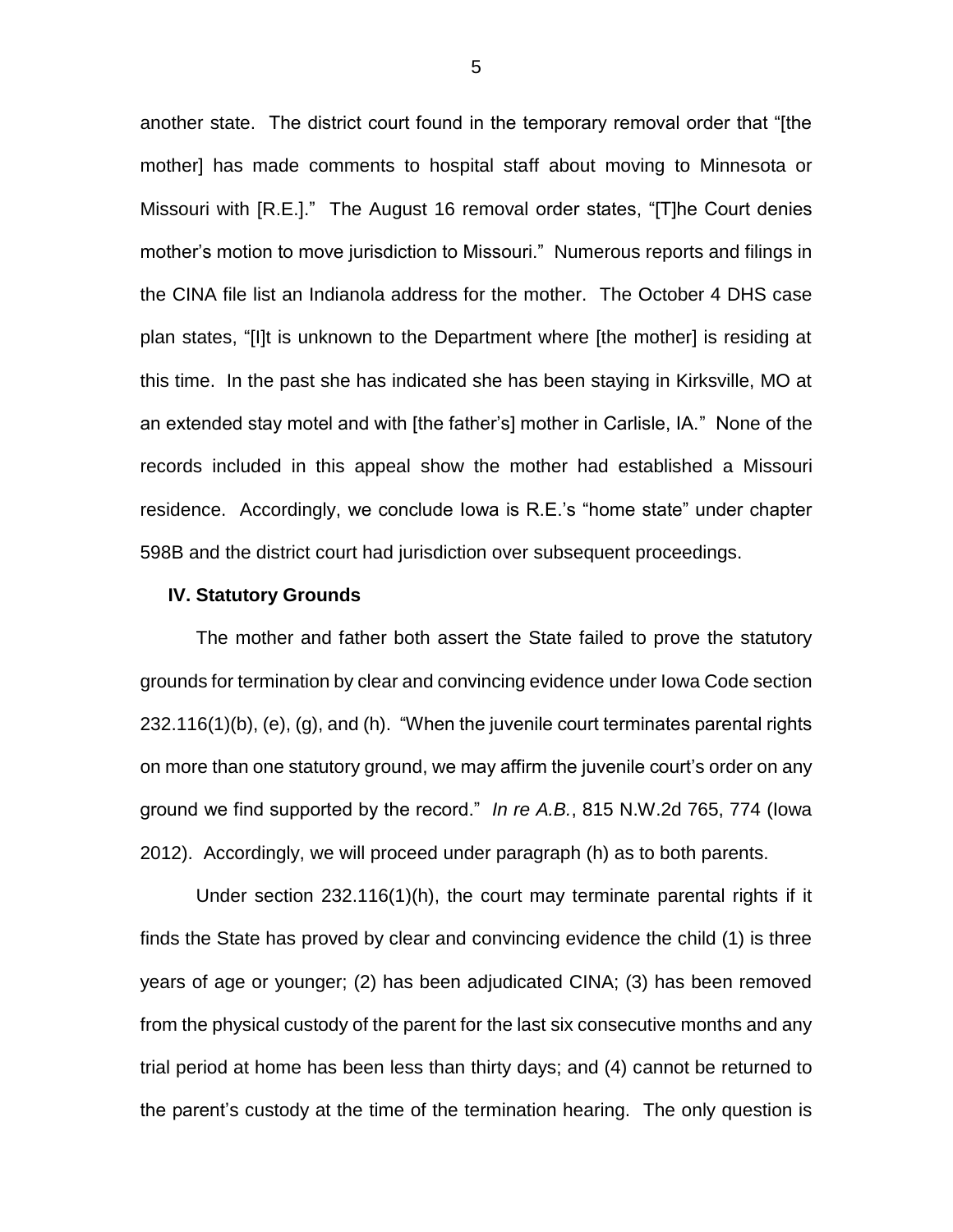whether there was clear and convincing evidence R.E. could not be returned to the mother's or the father's custody at the time of the termination hearing. Iowa Code § 232.116(1)(h)(4); *see In re A.M*., 843 N.W.2d 100, 111 (Iowa 2014) (indicating the statutory language "at the present time" refers to the termination hearing).

At the time of the termination hearing, neither the mother nor the father had begun to reengage with R.E. since his removal. The mother attended court hearings but did not have contact with the DHS and did not work with the DHS to set up or attend visitations. Also at the time of the termination hearing, the mother had separate pending burglary and theft charges. Because of the uncertainty surrounding the mother's criminal charges and her general lack of engagement in R.E.'s life and services offered, the State proved by clear and convincing evidence that R.E. could not be returned to the mother without the risk of adjudicatory harm. *See* Iowa Code § 232.116(1)(h).

The father also faced pending criminal charges for burglary and possession of a controlled substance (methamphetamine) at the time of the termination hearing. In addition, the father did not attend any court hearings and delayed paternity testing until after the termination hearing. Like the mother, the father also did not communicate with the DHS and was difficult to contact via phone. Because the father has not participated in any DHS offered services and the father's future regarding criminal charges is uncertain, the State proved by clear and convincing evidence that R.E. could not be returned to the father without the risk of adjudicatory harm. *See id*. § 232.116(1)(h).

Both parents request a six-month extension of time to work towards reunification. *Id.* § 232.104(2)(b). As previously mentioned, neither parent has

6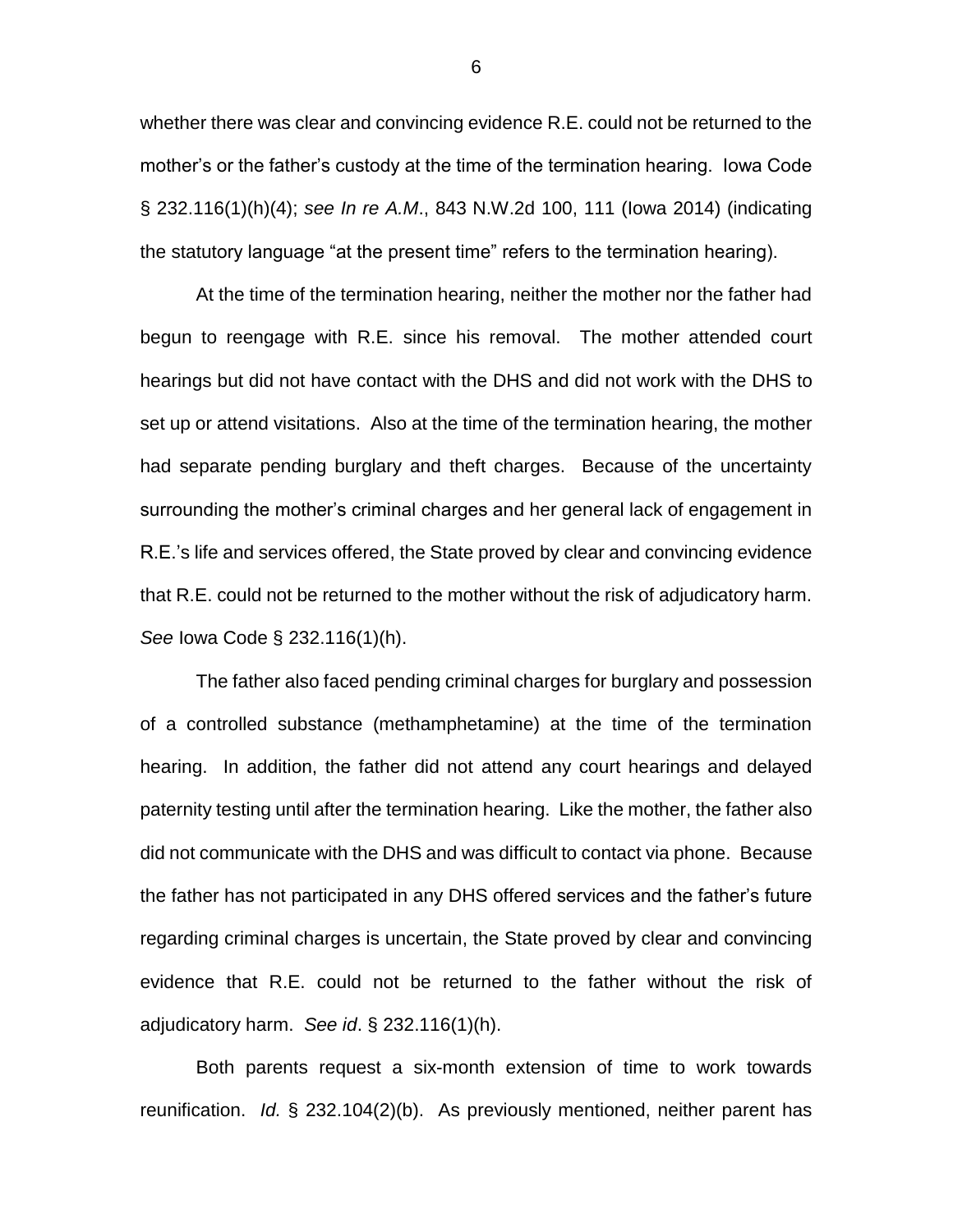taken the initiative to set up visitation with R.E. or to proactively engage in services. In the father's instance, paternity was an issue since R.E.'s removal, yet the father did not provide a DNA sample—despite a court order requiring testing—until after the termination hearing. Consequently, we agree that granting the parents an additional six months pursuant to Iowa Code section 232.104(2)(b) is not warranted.

### **V. Best Interests and Permissive Factors**

The mother and the father also claim termination was not in the best interests of the child under Iowa Code section 232.116(2). R.E. was removed from his parents' care immediately after his birth. In the months after the removal and before the termination hearing, the mother did not contact the DHS to set up visitations, she completed a substance-abuse evaluation but did not follow-up on any recommended services, and she was difficult to communicate with by providing phone numbers that were either disconnected or answered by unknown individuals. She did not demonstrate the ability to be a caregiver for R.E. or show an interest in providing for his safety and wellbeing.

While the mother completed a substance-abuse evaluation and attended hearings, the father was completely absent in the months following R.E.'s removal. Like the mother, the father did not communicate with the DHS or set up visits with R.E. Also, there is no indication he has attended to mental-health or substanceabuse issues that plagued his past. Accordingly, neither parent has demonstrated the ability to participate in services that would demonstrate an interest in, or ability to, parent R.E. We agree it was in the child's best interests to terminate both parents' parental rights.

7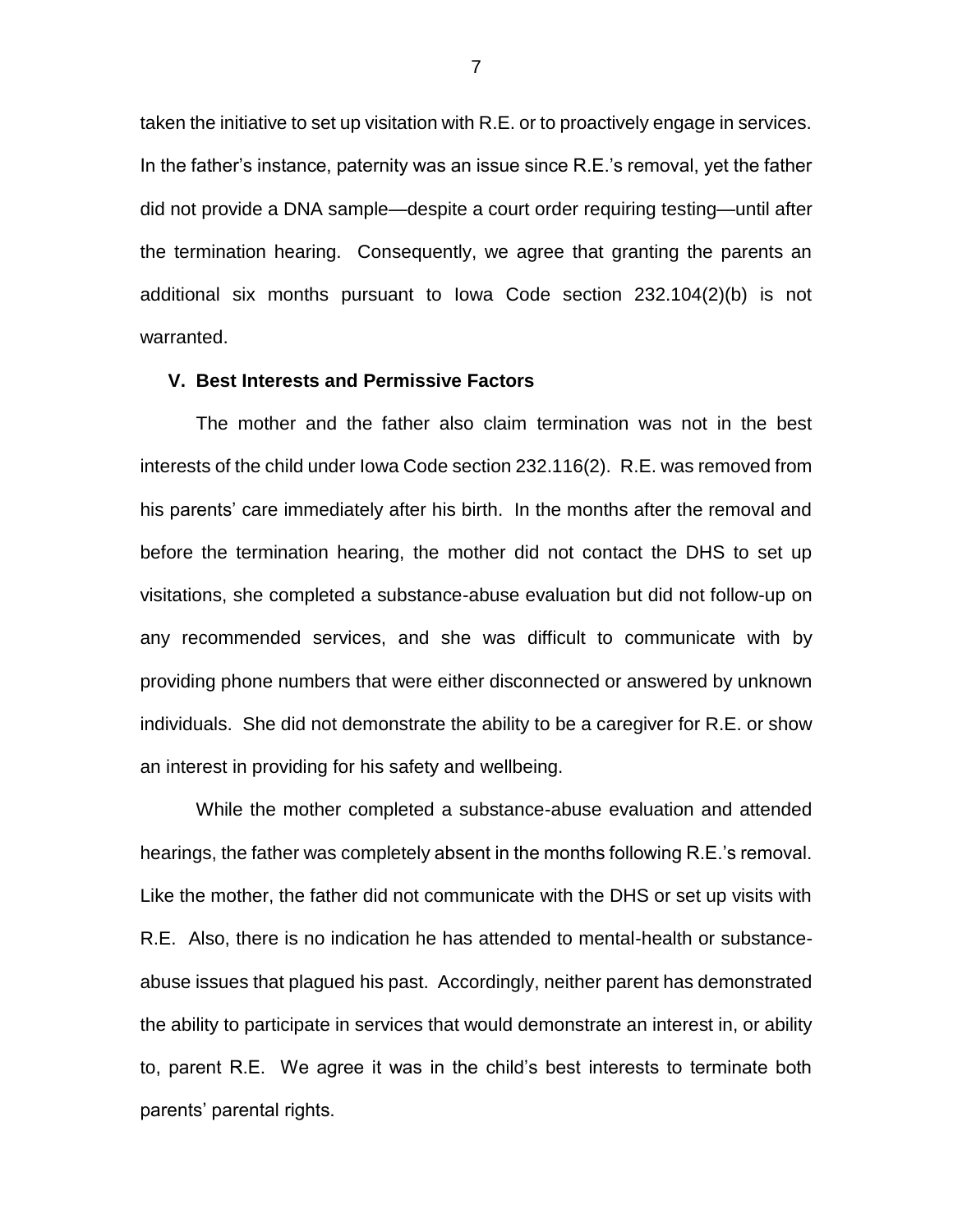In addition, the mother and the father assert the court did not need to terminate the parent–child relationship because R.E. could have been placed with a relative and termination would have been detrimental to R.E. due to the bond he shares with the parents. *See id*. § 232.116(3)(a), (c). The factors militating against termination in section 232.116(3) are permissive, not mandatory. *See In re D.S.*, 806 N.W.2d 458, 474–75 (Iowa Ct. App. 2011). Due to R.E.'s removal at birth neither parent had spent enough time with R.E. to form a significant bond that would preclude termination under paragraph (c). Also, R.E. was removed and placed in foster care, not with a relative, which is required to satisfy paragraph (a). *See* Iowa Code § 232.116(3)(a) (stating the court need not terminate if a relative has legal custody of the child). Accordingly, there were no factors that precluded termination.

Finally, the father argues the DHS did not make reasonable efforts for his reunification with R.E. The State contends error was not preserved. To preserve error, the father had an "obligation to demand other, different, or additional services prior to a permanency or termination hearing*." In re A.A.G*., 708 N.W.2d 85, 91 (Iowa Ct. App. 2005). The father states he preserved error by filing a motion for paternity testing and by arguing his position at the termination hearing. However, the father has failed to state where in the record he objected to the services offered or requested additional services prior to the termination hearing. *Id*. And as noted above, the father did not take advantage of the October 23, 2017 court order for paternity testing. Error has therefore not been preserved.